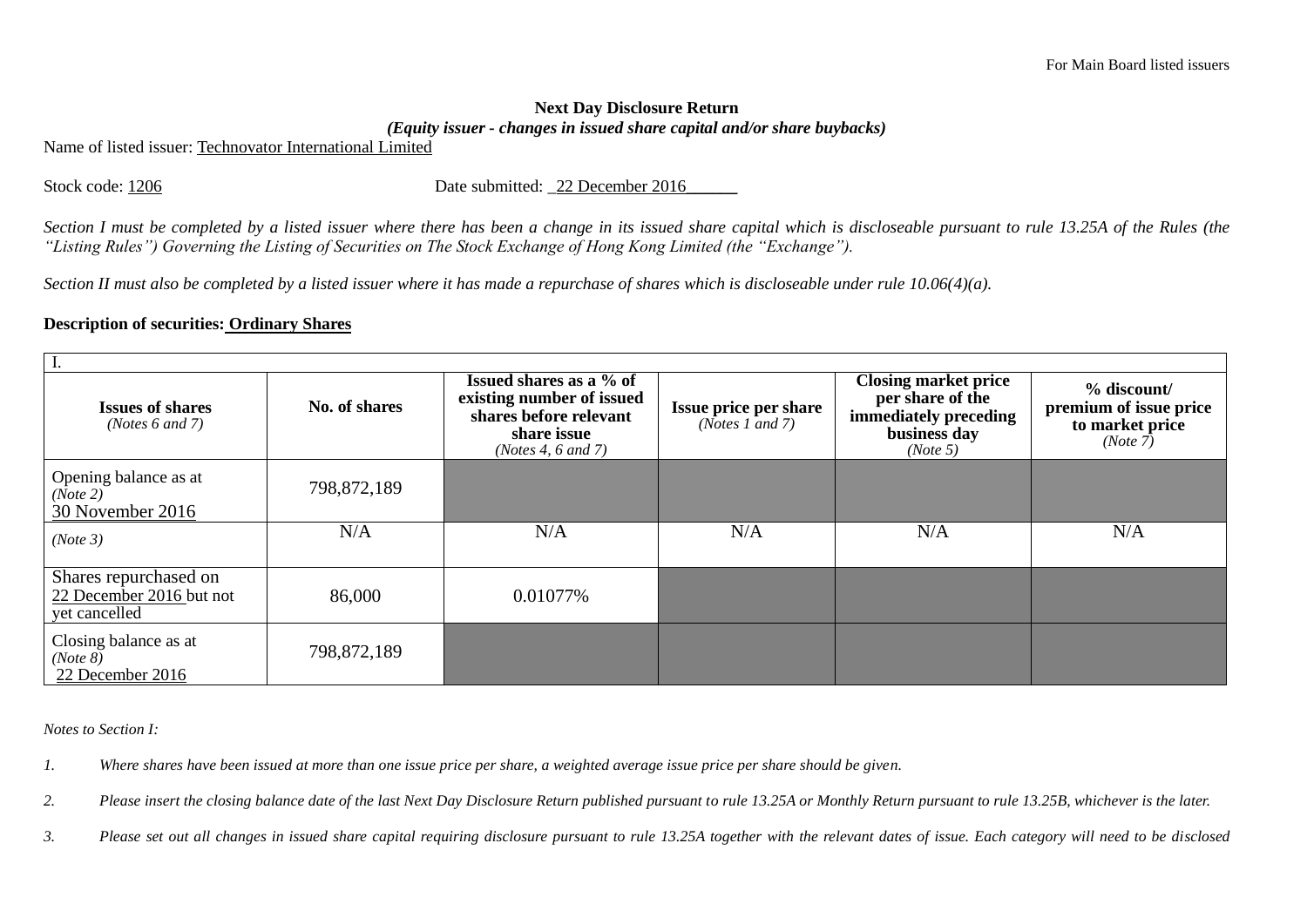## For Main Board listed issuers

individually with sufficient information to enable the user to identify the relevant category in the listed issuer's Monthly Return. For example, multiple issues of shares as a result of *multiple exercises of share options under the same share option scheme or of multiple conversions under the same convertible note must be aggregated and disclosed as one category. However, if the issues resulted from exercises of share options under 2 share option schemes or conversions of 2 convertible notes, these must be disclosed as 2 separate categories.*

- *4. The percentage change in the number of issued shares of listed issuer is to be calculated by reference to the listed issuer's total number of shares in issue (excluding for such purpose any shares repurchased or redeemed but not yet cancelled) as it was immediately before the earliest relevant event which has not been disclosed in a Monthly Return or Next Day Disclosure Return.*
- *5. Where trading in the shares of the listed issuer has been suspended, "closing market price per share of the immediately preceding business day" should be construed as "closing market price per share of the business day on which the shares were last traded".*
- *6. In the context of a repurchase of shares:*
	- *"issues of shares" should be construed as "repurchases of shares"; and*
	- *"issued shares as a % of existing number of shares before relevant share issue" should be construed as "repurchased shares as a % of existing number of shares before relevant share repurchase".*
- *7. In the context of a redemption of shares:*
	- *"issues of shares" should be construed as "redemptions of shares";*
	- *"issued shares as a % of existing number of shares before relevant share issue" should be construed as "redeemed shares as a % of existing number of shares before relevant share redemption"; and*
	- *"issue price per share" should be construed as "redemption price per share".*
- *8. The closing balance date is the date of the last relevant event being disclosed.*